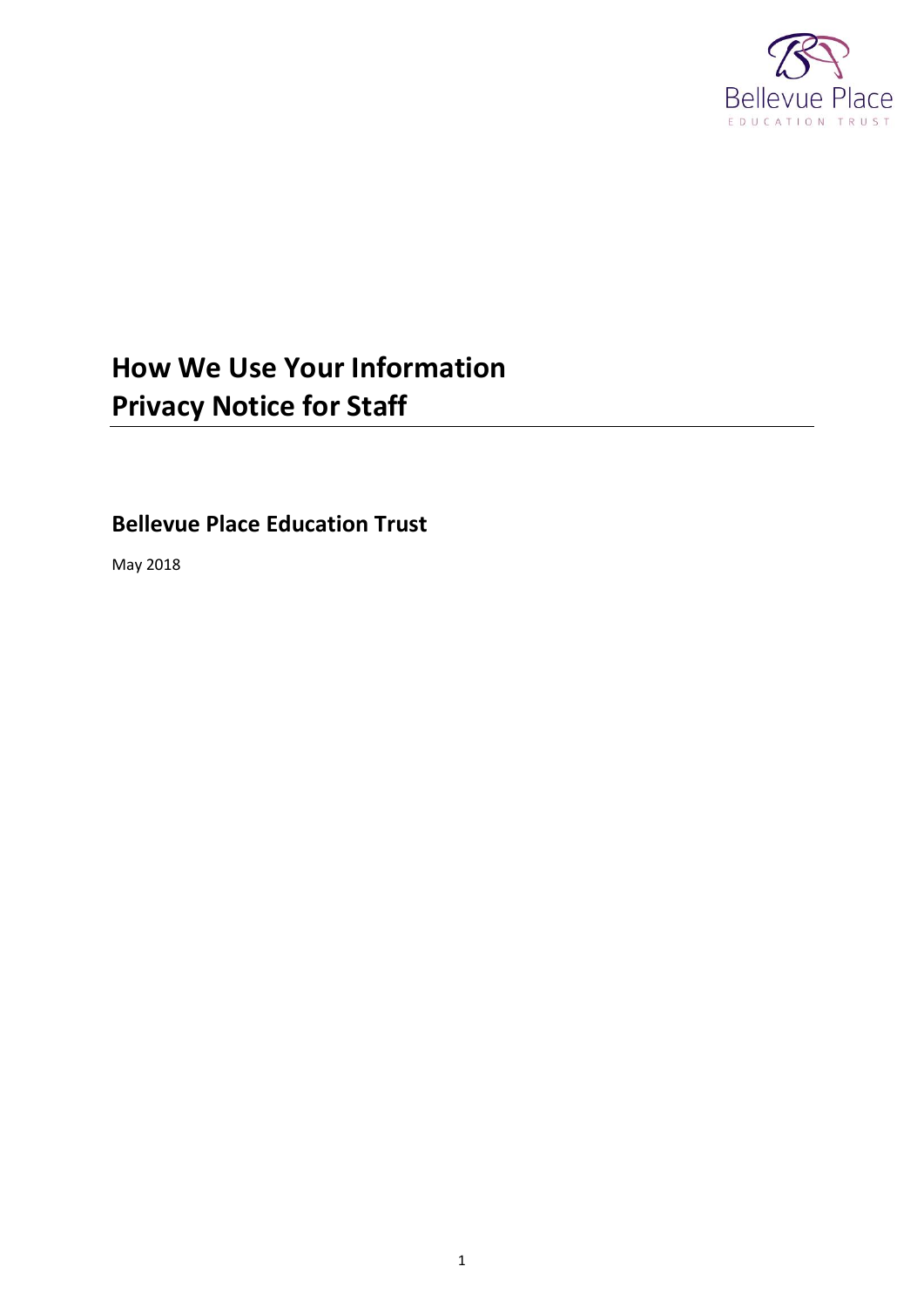# **Introduction**

- 1 This notice is to help you understand **how** and **why** we collect personal information about you and **what** we do with that information. It also explains the decisions that you can make about your own information.
- 2 If you have any questions about this notice, please contact the Headteacher as the School's data protection lead.
- 3 This notice is aimed at all School staff (including volunteers and certain contractors) and applicants for employment vacancies. This privacy notice does not form part of your contract of employment and the School may amend this notice at any time.

## **What is "personal information"?**

- 4 Personal information is information which is about you and from which you can be identified.
- 5 This includes your contact details, next of kin and financial information. We will also hold information such as your religion, gender, date of birth, or ethnic group for operational purposes. CCTV, photos and video recordings of you are also personal information.

## **What personal information does the School hold about you and how is this obtained?**

- 6 We set out below examples of the personal information the School holds about you and where this personal information comes from.
- 7 Information about you is gathered during the recruitment process:
	- 7.1 such as information about your education, qualifications and professional achievements;
	- 7.2 you will provide certain information to us, for example, on your application form and during any interviews;
	- 7.3 we will obtain information which you have made publicly available through sources such as your social media profiles; and
	- 7.4 we will receive your personal information (from you and third parties) when we carry out pre-employment checks, for example, when we receive references, confirmation of your fitness to work, your right to work in the UK and criminal records checks.
- 8 We will hold information about your job performance. This includes information about skills, achievements, career progression, performance and disciplinary related matters.
- 9 We hold and use your financial information, such as, your bank details, your salary and pension details.
- 10 Where appropriate, the School will have information about your religious beliefs and practices. For example, if you do not eat certain foods.
- 11 We will hold information about any physical or mental health condition you may have which is disclosed to the School during the recruitment process or at any stage during your employment.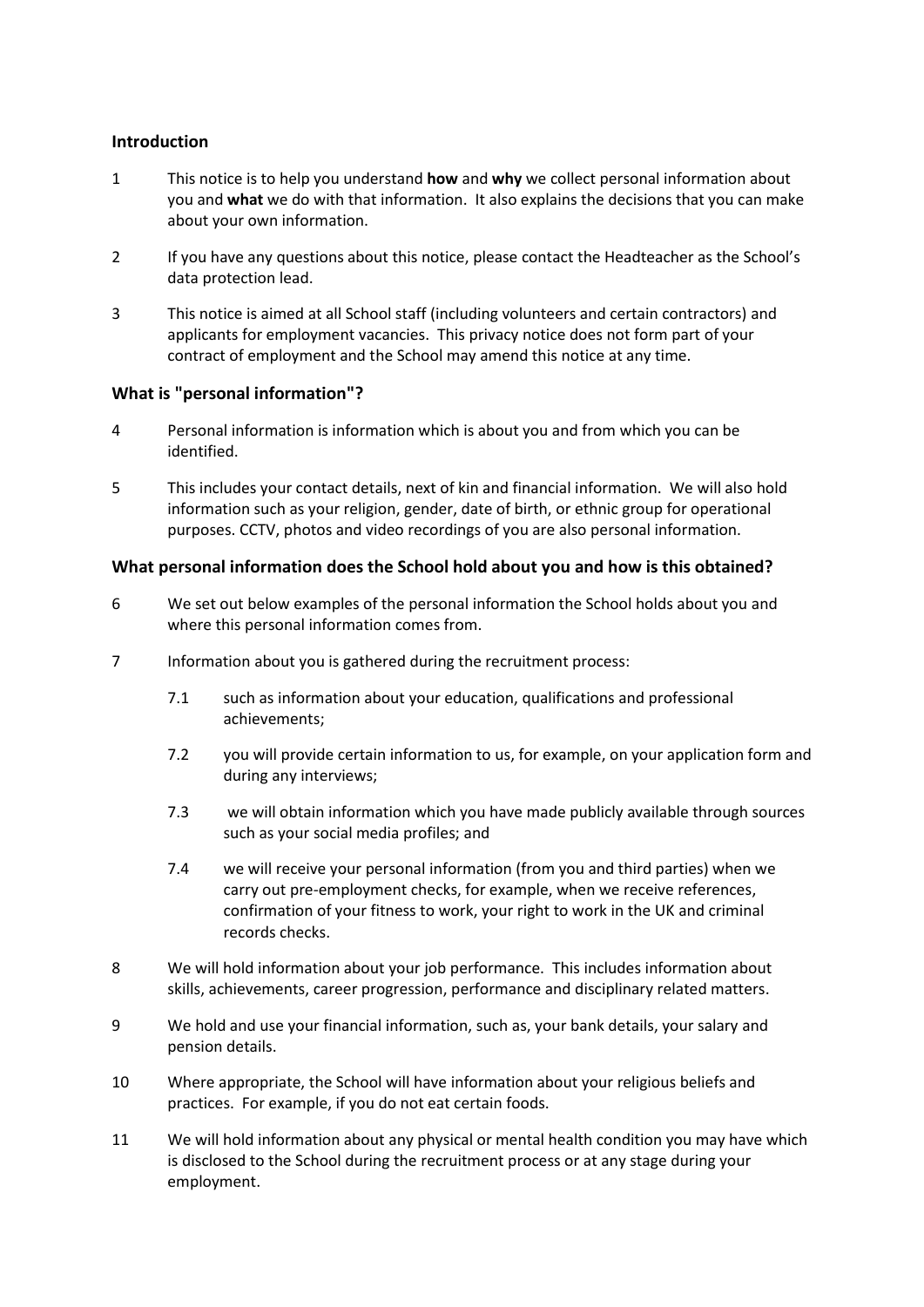- 12 We will hold information about any protected characteristics you may have (e.g. a disability) which you provide, for example on the Equal Opportunities Monitoring Form.
- 13 Your personal information will be created internally by the School during the course of your employment. An email from the Headteacher to a member of staff complimenting them on class management would be an example of this.
- 14 Your personal information may be acquired from outside of the School community such as from occupational health practitioners or from public authorities such as the Police or the Local Authority Designated Officer.
- 15 Your personal data will be held on the Single Central Register and your personal file.

## **Why does the School use your personal information?**

- <span id="page-2-8"></span><span id="page-2-7"></span><span id="page-2-6"></span><span id="page-2-2"></span><span id="page-2-0"></span>16 We commonly use personal information for:
	- 16.1 providing education and support to our pupils;
	- 16.2 ensuring that we provide a safe and secure work environment;
	- 16.3 providing employment services (such as payroll);
	- 16.4 providing training and support;
	- 16.5 protecting and promoting the School's interests and objectives (including fundraising);
	- 16.6 personnel, administrative and management purposes and to enable us to meet our legal obligations as an employer. For example, to pay staff and to monitor their performance;
	- 16.7 safeguarding and promoting the welfare of all staff and pupils; and
	- 16.8 fulfilling our contractual and other legal obligations.
- <span id="page-2-9"></span><span id="page-2-5"></span><span id="page-2-4"></span><span id="page-2-3"></span><span id="page-2-1"></span>17 Some specific examples of when the School uses your personal information are set out below:
	- 17.1 We use your personal information to consider your suitability to work in your role at the School.
	- 17.2 We will check that you have the right to work in the UK by reviewing your identification documents and keeping copies on your personal/HR file.
	- 17.3 We will use your personal information in addressing any performance or disciplinary concerns which arise.
	- 17.4 We will use information relating to any medical condition you may have in order to verify fitness to work, monitor sickness absence and comply with our duty of care towards you.
	- 17.5 We will use your information when dealing with complaints and grievances with which you are involved (e.g. from other staff and parents).
	- 17.6 We often use photographs and video recordings of staff, for marketing and promotion purposes. This will include in School publications, in social media and on the School website and BPET website.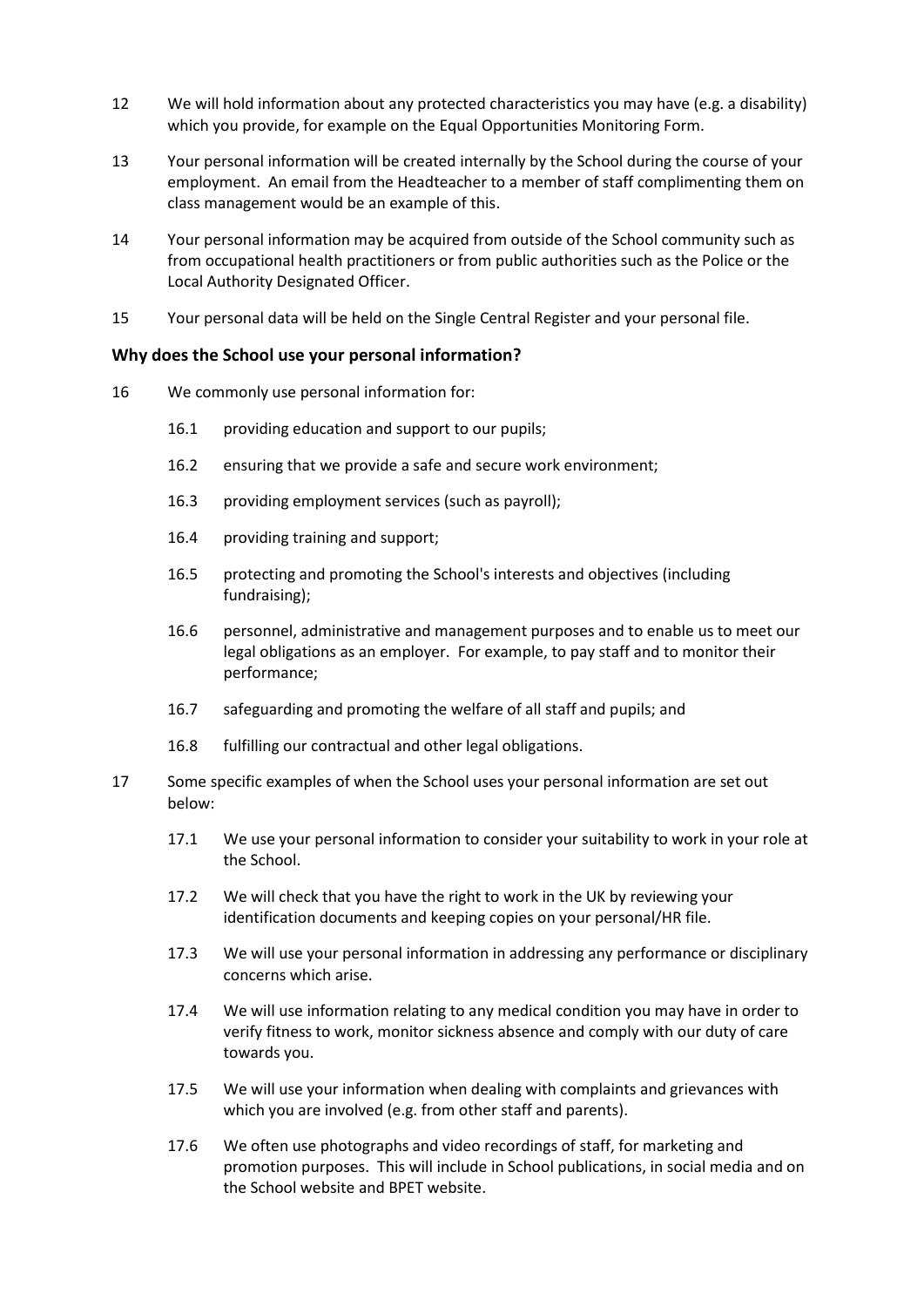- 17.7 We will also allow external publication of certain media where appropriate (for example, a photograph or article in a local newspaper).
- <span id="page-3-0"></span>17.8 We may also make recordings for teaching purposes, for example, recording a drama lesson to provide feedback to you or pupils. We may also record lessons for professional development purposes and for pupils who were not able to attend in person. Where lessons are recorded for professional development purposes, these may be posted on the Bellevue Hub with your permission.
- <span id="page-3-1"></span>17.9 We use CCTV recordings for the purposes of crime prevention and investigation and also in connection with our obligation to safeguard the welfare of pupils, staff and visitors to the School site. Further information about the use of CCTV can be found in the School's CCTV policy.
- <span id="page-3-2"></span>17.10 The School regularly monitors and accesses its IT system for purposes connected with the operation of the School. The School IT system includes any hardware, software, email account, computer, device or telephone provided by the School or used for School business. The School will also monitor staff use of the School telephone system and voicemail messages. Staff should be aware that the School will monitor the contents of a communication (such as the contents of an email).
- 17.11 The purposes of such monitoring and accessing include:
	- 17.11.1 to help the School with its day to day operations. For example, if a member of staff is on holiday or is off sick, their email account may be monitored in case any urgent emails are received; and
	- 17.11.2 to check staff compliance with the School's policies and procedures and to help the School fulfil its legal obligations. For example, to investigate allegations that a member of staff has been using their email account to send abusive or inappropriate messages.
- 17.12 Monitoring will be carried out on a random basis and it may be carried out in response to a specific incident or concern.
- 17.13 The School also uses software which automatically monitors the School IT system (for example, it would raise an alert if a member of Staff visited a blocked website or sent an email containing an inappropriate word or phrase).
- 17.14 The monitoring is carried out by School. If anything of concern is revealed as a result of such monitoring then this information may be shared with BPET Central Team and Trustees and this may result in disciplinary action. In exceptional circumstances concerns will need to be referred to external agencies such as the Police.
- 17.15 We may use your information when ensuring network and information security, for example, our anti-virus software might scan files containing information about you.
- 17.16 We will send you information about how to support the School, for example [fundraising opportunities].
- 18 If you fail to provide certain information when requested, we may not be able to perform our obligations under the contract we have entered into with you (such as paying you or providing a benefit). Alternatively, we may be prevented from complying with our legal obligations (such as to ensure the health and safety of our workers).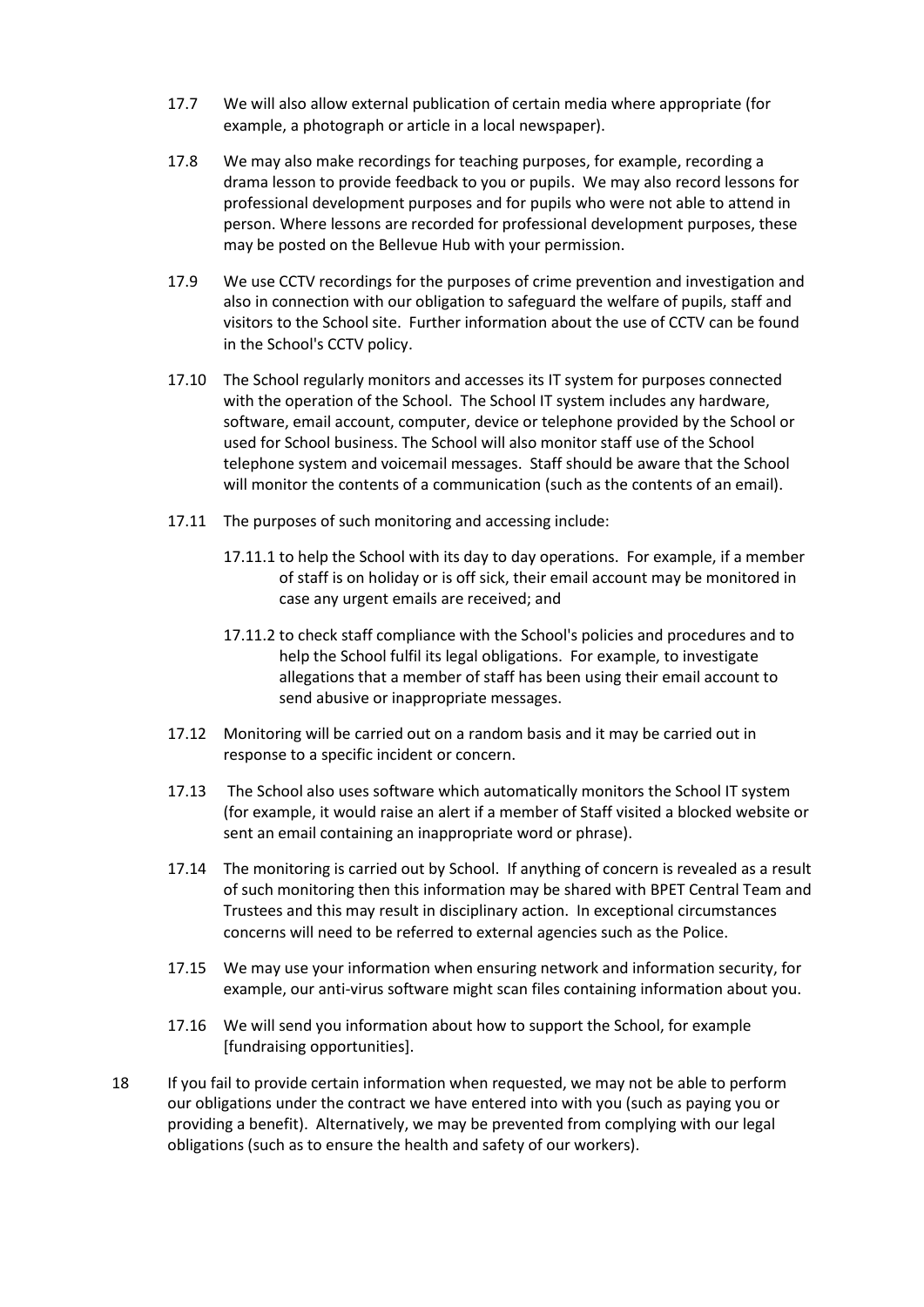# **How does the School share staff personal information with third parties?**

- <span id="page-4-3"></span><span id="page-4-2"></span>19 We will need to share your information with:
	- 19.1 the Disclosure and Barring Service (**DBS**), Strictly Education who we use as a third party to carry out DBS checks and/or the Teaching Regulation Agency (TRA) or Department for Education (DfE) (if applicable) when complying with our legal duty to carry out pre-appointment suitability checks; and
	- 19.2 the DBS and/or TRA or DfE (if applicable) if circumstances arise in which we are required to make a referral to either or both of these bodies.
- <span id="page-4-4"></span><span id="page-4-0"></span>20 To fulfil our obligations to you as an employer we will need to share your information with medical professionals, such as occupational health services, where we are making a referral.
- <span id="page-4-13"></span>21 Occasionally we may use consultants, experts and other advisors (including legal advisors and accountants) to assist us in fulfilling our obligations and to help run the School properly. We will share your information with them if this is relevant to the work they carry out.
- <span id="page-4-7"></span>22 In accordance with our legal obligations, we will share information with the Ofsted, for example, during the course of an inspection, and may need to share your information with the Department for Education.
- <span id="page-4-15"></span>23 As an employer we must check if you can work in the UK before we employ you. Additionally, if you are sponsored by us under Tier 2 or Tier 5 in certain circumstances we will have to provide information about you to UK Visas and Immigration to comply with our duties as a Tier 2/5 sponsor.
- <span id="page-4-14"></span>24 We may share some of your information with our insurance company, for example, where there is a serious incident at the School.
- <span id="page-4-1"></span>25 We may share your information with benefits providers, for example, to ensure that you are able to take advantage of the benefit.
- <span id="page-4-5"></span>26 We may need to share information about you with the Health and Safety Executive (a government organisation) if there is a health and safety issue at the School.
- <span id="page-4-8"></span>27 If the School is dealing with a complaint or grievance (e.g. from a parent), we will need to share your information with other parties if it is relevant, for example, the appropriate staff at the School and the parents making the complaint.
- <span id="page-4-6"></span>28 If appropriate, we will share your information with individuals connected to the School who are exercising their data protection rights, for example, when responding to a subject access request.
- <span id="page-4-9"></span>29 We will share personal information about staff with the relevant statutory agencies if it is appropriate to share this information to investigate allegations of misconduct.
- <span id="page-4-10"></span>30 We may need to share your information with the Local Authority Designated Officer in accordance with our safeguarding obligations.
- <span id="page-4-11"></span>31 On occasion, we may need to share your information with the police for the prevention and investigation of crime and the prosecution of offenders. We will only do this in specific circumstances to assist the police with their investigations. In exceptional circumstances CCTV recordings may be disclosed to third parties such as the police.
- <span id="page-4-12"></span>32 If appropriate, we will share your information with parents and pupils where this is related to your professional duties, such as information about the subjects you teach.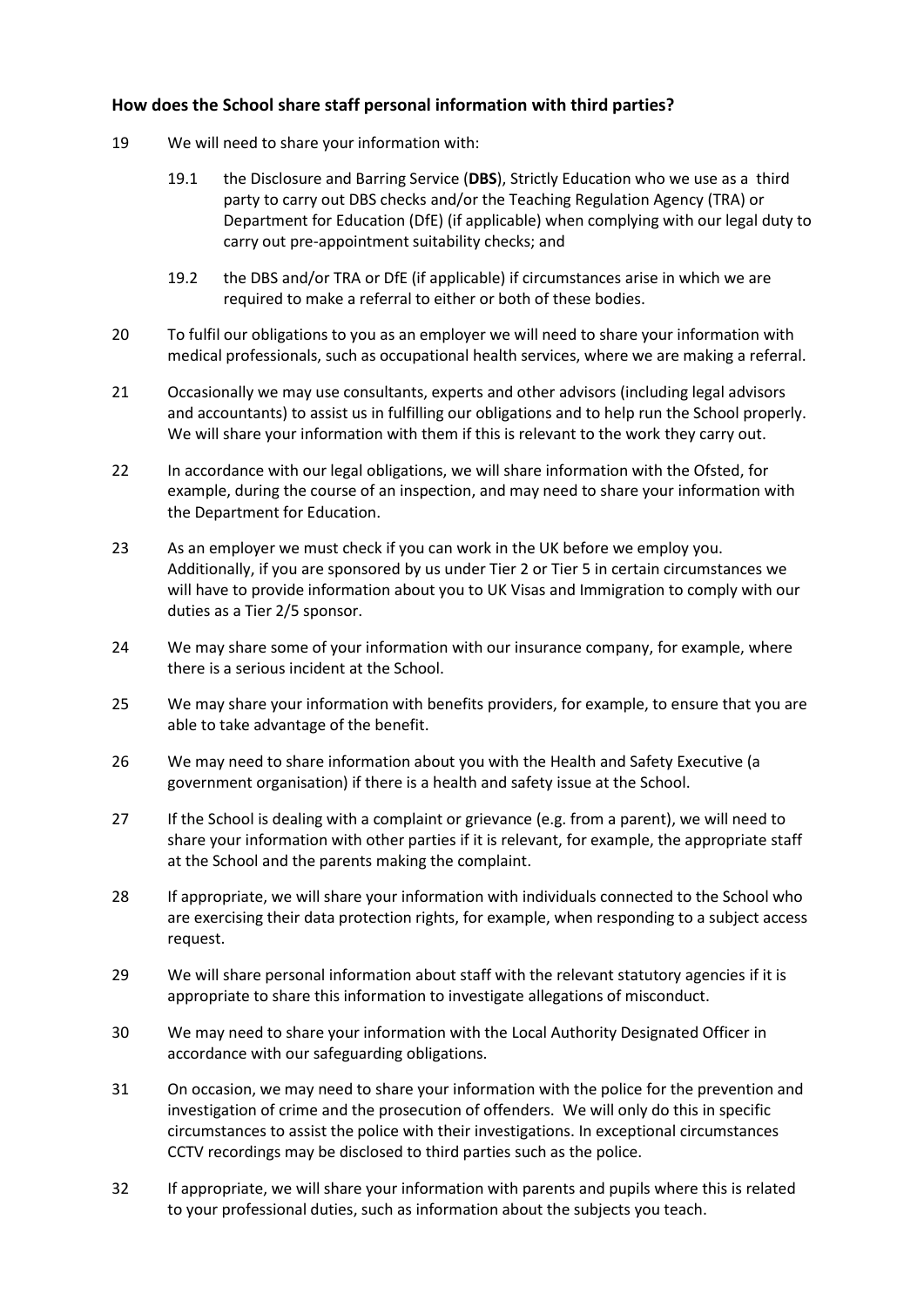- <span id="page-5-0"></span>33 We may need to share your information if there is an emergency, for example, if you are hurt in an accident.
- <span id="page-5-1"></span>34 We will share information about you within BPET. For example, your email contact, information about your role within the school, information and information relating to the pre-employment checks the School has carried out. (In the event that you are visiting another School for example, as part of a Learning Review).

We sometimes use contractors to handle personal information on our behalf. The following are examples:

- SGW payroll provider
- Arbor Information Management System.

Joskos - IT consultants who might access information about you when checking the security of our IT network]; and

• Dropbox and Classroom Monitor which we use as third party "cloud computing" services to store some information rather than the information being stored on hard drives located on the School site.

#### **Transfers of your personal information overseas**

- 35 We will send your information to countries which do not have the same level of protection for personal information as there is in the UK. For example, we store your information on cloud computer storage based overseas as a consequence of our use of DropBox.
- 36 The European Commission has produced a list of countries which have adequate data protection rules. The list can be found here[: http://ec.europa.eu/justice/data](http://ec.europa.eu/justice/data-protection/international-transfers/adequacy/index_en.htm)[protection/international-transfers/adequacy/index\\_en.htm](http://ec.europa.eu/justice/data-protection/international-transfers/adequacy/index_en.htm)
- 37 If the country that we are sending your information to is not on the list, or is not a country within the EEA (which means the European Union, Liechtenstein, Norway and Iceland), then it might not have the same level of protection for personal information as there is in the UK.
- 38 We will provide you with details about the safeguards which we have in place outside of this privacy notice. If you have any questions about the safeguards that are in place please contact the Headteacher.

#### **For how long does the School keep staff personal information?**

- 39 We keep your information for as long as we need to in relation to your employment. We will keep some information after you have left the School in case this is needed, for example, in relation to our legal obligations.
- 40 In exceptional circumstances we may keep your information for a longer time than usual but we would only do so if we had a good reason and only if we are allowed to do so under data protection law.
- 41 We can keep information about you for a very long time or even indefinitely if we need this for historical, research or statistical purposes. For example, if we consider the information might be useful if someone wanted to write a book about the School.

Please see the BPET Information and Records Retention Policy for information on how long we keep your personal data for. This can be found on the BPET website.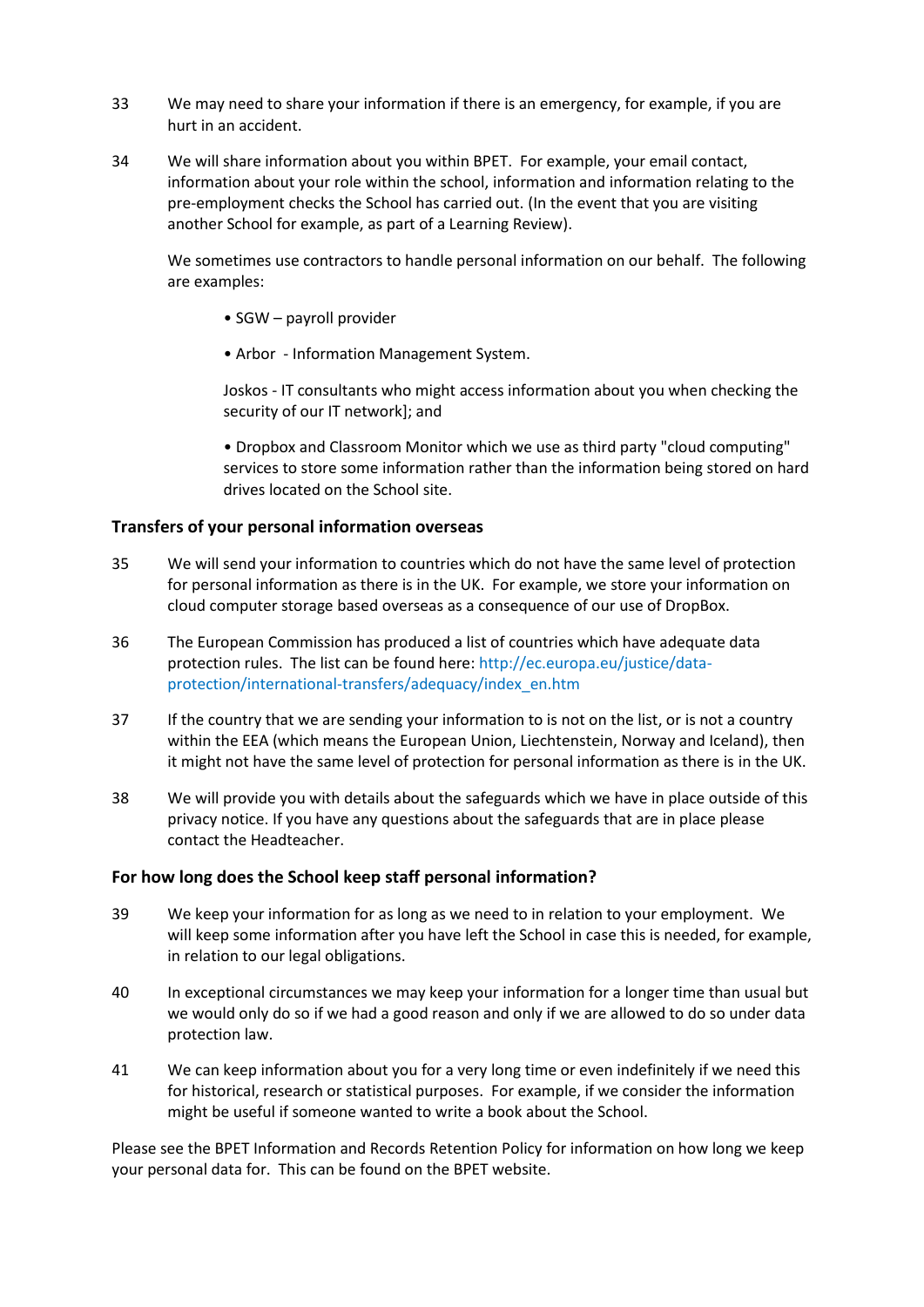# **Processing in line with your rights**

- 42 From May 2018 data protection legislation gives you a number of rights regarding your information. Some of these are new rights whilst others build on your existing rights. Your rights are as follows:
	- 42.1 **Rectification:** if information is incorrect you can ask us to correct it.
	- 42.2 **Access:** you can also ask what information we hold about you and be provided with a copy. This is commonly known as making a subject access request. We will also give you extra information, such as why we use this information about you, where it came from and what types of people we have sent it to.
	- 42.3 **Deletion:** you can ask us to delete the information that we hold about you in certain circumstances. For example, where we no longer need the information.
	- 42.4 **Portability:** you can request the transfer of your information to you or to a third party in a format that can be read by computer. This applies where (a) the information has been provided by you; (b) the basis that we are relying on to process your information is consent or contract (please see "Our legal grounds for using your information" below); and (c) the information is being processed by us on computer.
	- 42.5 **Object:** you may object to us using your information where:
		- 42.5.1 we are using it for direct marketing purposes (e.g. to send you the School magazine);
		- 42.5.2 we are relying on either the legitimate interests or performance of a task carried out in the public interest legal ground to use it - please see the section "Our legal grounds for using your information" above;
		- 42.5.3 we are using it for historical or scientific research purposes or archiving purposes. For example, we may keep photographs of staff for historical reasons.
	- 42.6 **Restriction:** our use of information about you may be restricted in some cases. For example, if you tell us that the information is inaccurate we can only use it for limited purposes while we check its accuracy.

The Headteacher can give you more information about your data protection rights. To exercise any of your rights you can submit your request in writing to the Headteacher.

# **Our legal grounds for using your information**

This section contains information about the legal bases that we are relying on when handling your information as described at paragraphs at paragraphs 16 to 34 above.

# Legitimate interests

This means that BPET is using your information when this is necessary for BPET's legitimate interests except when your interests and fundamental rights override our legitimate interests.

Specifically, BPET has a legitimate interest in:

- looking after your welfare and development and the welfare and development of others;
- safeguarding and promoting the welfare of pupils;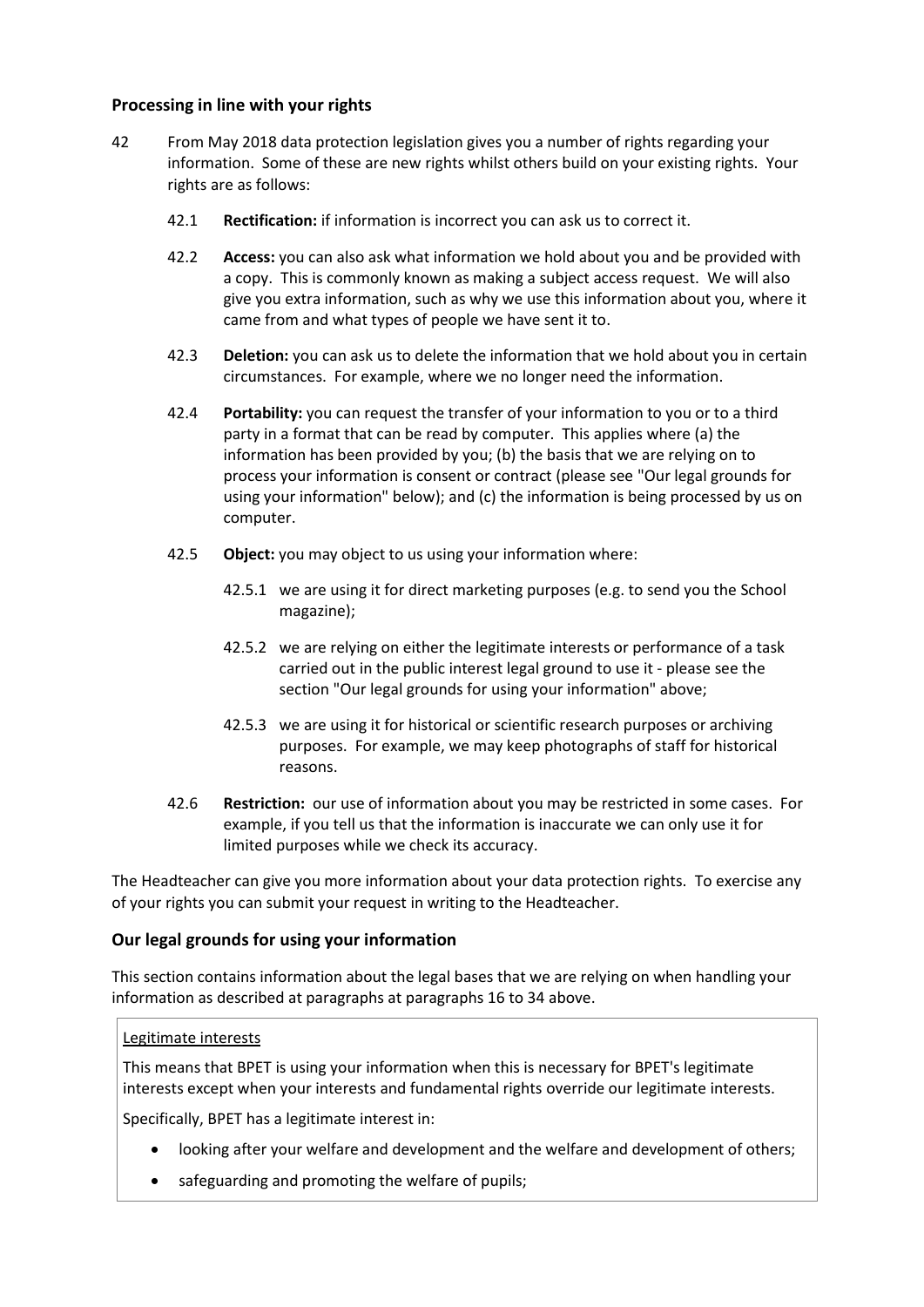- providing an education to pupils;
- using photographs of you for promotional purposes (e.g. on the School's website);
- ensuring the security of the school site which may involve issuing you with a photocard ID;
- promoting the objects and interests of the School. This includes fundraising and using information about you in our publicity material e.g. photographs.
- making sure that you are complying with your employment obligations;
- using your information in connection with legal disputes. For example, if a parent or former pupil brings a claim against BPET;
- facilitating the efficient operation of BPET; and
- ensuring that all relevant legal obligations of BPET are complied with (for example in relation to inspections).

In addition your personal information may be processed for the legitimate interests of others. For example, with external activity providers if they need to contact you directly or for their own emergency or insurance purposes.

The School is relying on legitimate interests for all of the purposes described at paragraphs [16](#page-2-0) to 34 above except the purposes described in paragraph [16.8.](#page-2-1)

#### Necessary for contract

We will need to use your information in order to comply with our contractual obligations and for you to perform your obligations as well. For example:

- we need your name and bank details so that we can pay you your salary;
- we may need to provide your personal information to a pension provider so that you can benefit from your pension entitlement; and

BPET is relying on this ground for the purposes described at paragraphs [16.3,](#page-2-2) [16.6,](#page-2-3) [16.8,](#page-2-1) **Error! Reference source not found.**, [202](#page-4-0) and [255](#page-4-1) above.

#### Legal obligation

BPET has to comply with various laws and this entitles us to use your information where necessary. For example:

- we have to make sure that you have the right to work in the UK;
- to fulfil our duty of care to you and your colleagues;
- we have to fulfil our safeguarding duties towards pupils; and
- sometimes we will be legally obliged to disclose your information to third parties such as the DBS, local authorities or the police. More detail of when we will do so is set out at paragrap[h 19](#page-4-2) above.

BPET is relying on this ground for the purposes described at paragraph[s 16.6,](#page-2-3) [16.8,](#page-2-1) [17.1,](#page-2-4) [17.2,](#page-2-5) [19.1,](#page-4-3) [19.2,](#page-4-4) 22, 23[, 266](#page-4-5)[, 288](#page-4-6), 29, 30, and 31 above.

#### Vital interests

We may use your information where this is necessary to protect your vital interests or someone else's. For example, to prevent someone from being seriously harmed or killed.

Performance of a task carried out in the public interest (or carrying out public tasks)

The following are examples of when we use your information to perform tasks in the public interest: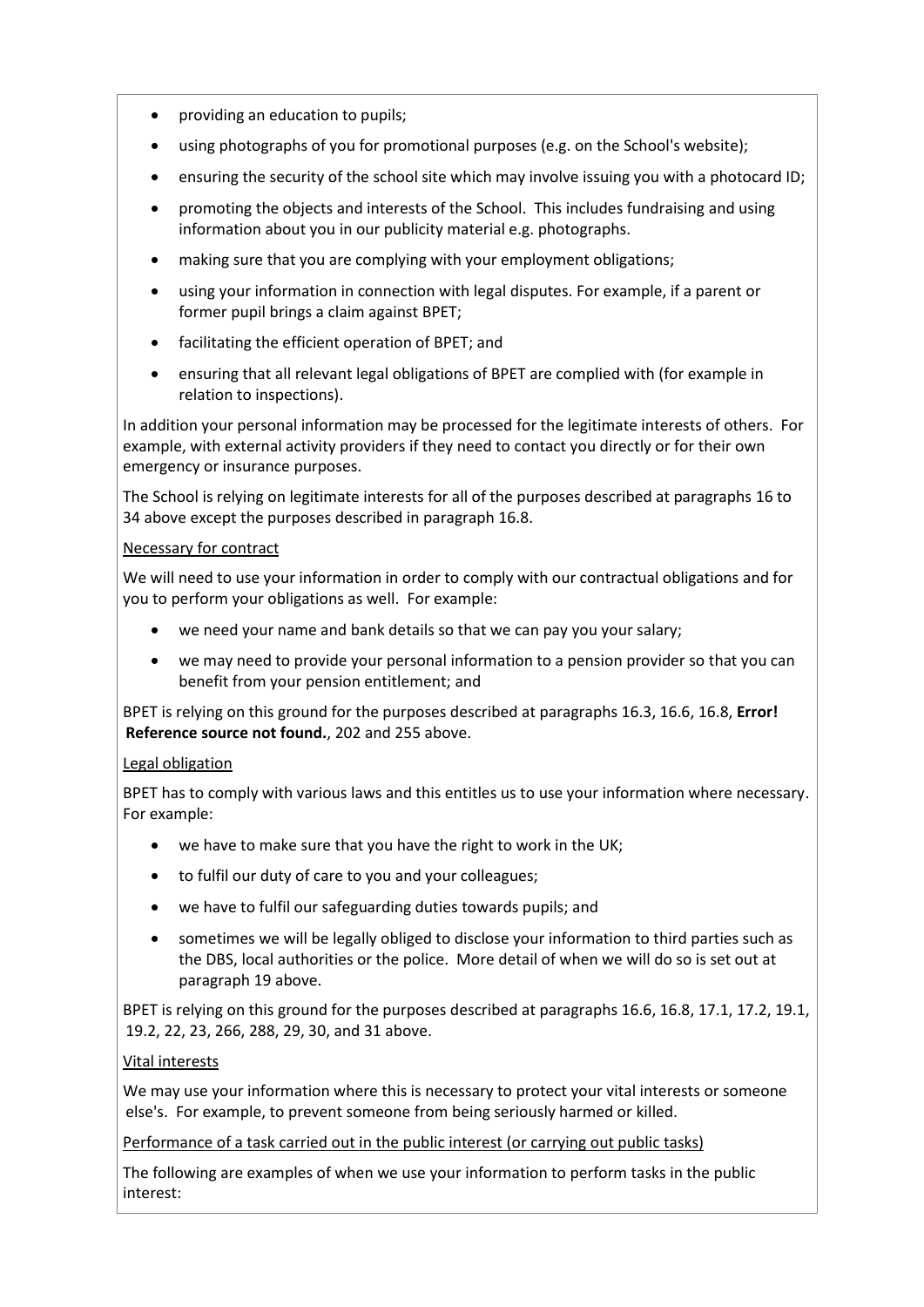- looking after your welfare and development and the welfare and development of others. This includes equal opportunities monitoring;
- safeguarding and promoting the welfare of our pupils;
- providing pupils with an education;
- ensuring the security of the school site which may involve issuing you with a photocard ID;
- making sure that you are complying with your employment obligations;
- facilitating the efficient operation of BPET; and
- ensuring that we comply with all of our legal obligations.

BPET is relying on this ground for the purposes described at paragraph[s 16.1.](#page-2-6) [16.2,](#page-2-7) [16.4,](#page-2-8) [16.6,](#page-2-3) [16.7,](#page-2-9) [17.1,](#page-2-4) [17.8,](#page-3-0) [17.9,](#page-3-1) [17.10,](#page-3-2) **Error! Reference source not found.**, [19.1,](#page-4-3) [19.2,](#page-4-4) 21, [222](#page-4-7), [255](#page-4-1), [266](#page-4-5), [277](#page-4-8), [29,](#page-4-9) [300](#page-4-10), [311](#page-4-11), 32, [333](#page-5-0) and [344](#page-5-1) above.

BPET must also comply with an additional condition where it processes special categories of personal information. These special categories are as follows: personal information revealing racial or ethnic origin, political opinions, religious or philosophical beliefs, trade union membership, genetic information, biometric information, health information, and information about sex life or orientation. The grounds that we are relying on to process special categories of personal data are set out below:

## Employment, social security and social protection

The processing is necessary for the purposes of carrying out the obligations and exercising specific rights of the School and staff in the field of employment, social security or social protection. For example, sometimes this would allow us to disclose your information to third parties such as the DBS or occupational health services. More detail of when we will do so is set out at paragraphs [19](#page-4-2) and [20](#page-4-0) above.

BPET is relying on this ground for the purposes described at paragraphs [16.2.](#page-2-7) [16.6,](#page-2-3) [16.7,](#page-2-9) [16.8,](#page-2-1) **Error! Reference source not found.**, [19.1,](#page-4-3) [19.2,](#page-4-4) 21, [222](#page-4-7), 25, [266](#page-4-5), [29,](#page-4-9) 30, 31, [31,](#page-4-11) [32](#page-4-12) an[d 33](#page-5-0) above.

# Vital interests:

To protect the vital interests of any person where that person cannot give consent, for example, if they are seriously hurt and are unconscious.

#### Legal claims:

The processing is necessary for the establishment, exercise or defence of legal claims. This allows us to share information with our legal advisors [211](#page-4-13) and insurers [244](#page-4-14) in particular.

#### Medical purposes

This includes medical treatment and the management of healthcare services. This is relevant to the purposes described at paragraph [200](#page-4-0) in particular.

#### Substantial public interest

BPET is also allowed to use special categories of personal information where doing so is necessary in the substantial public interest. This is similar to "Public interest" in the table above and is relevant to the purposes described at paragraphs [16.1.](#page-2-6) [16.2,](#page-2-7) [16.4,](#page-2-8) [16.6,](#page-2-3) [16.7,](#page-2-9) [17.1,](#page-2-4) [17.8,](#page-3-0) [17.9,](#page-3-1) [17.10,](#page-3-2) **Error! Reference source not found.**[, 19.1,](#page-4-3) [19.2,](#page-4-4) 21, [21,](#page-4-13) [22,](#page-4-7) [23,](#page-4-15) [25,](#page-4-1) [26,](#page-4-5) [27,](#page-4-8) [29,](#page-4-9) [30,](#page-4-10) [31,](#page-4-11) [32](#page-4-12) and [33](#page-5-0) above.